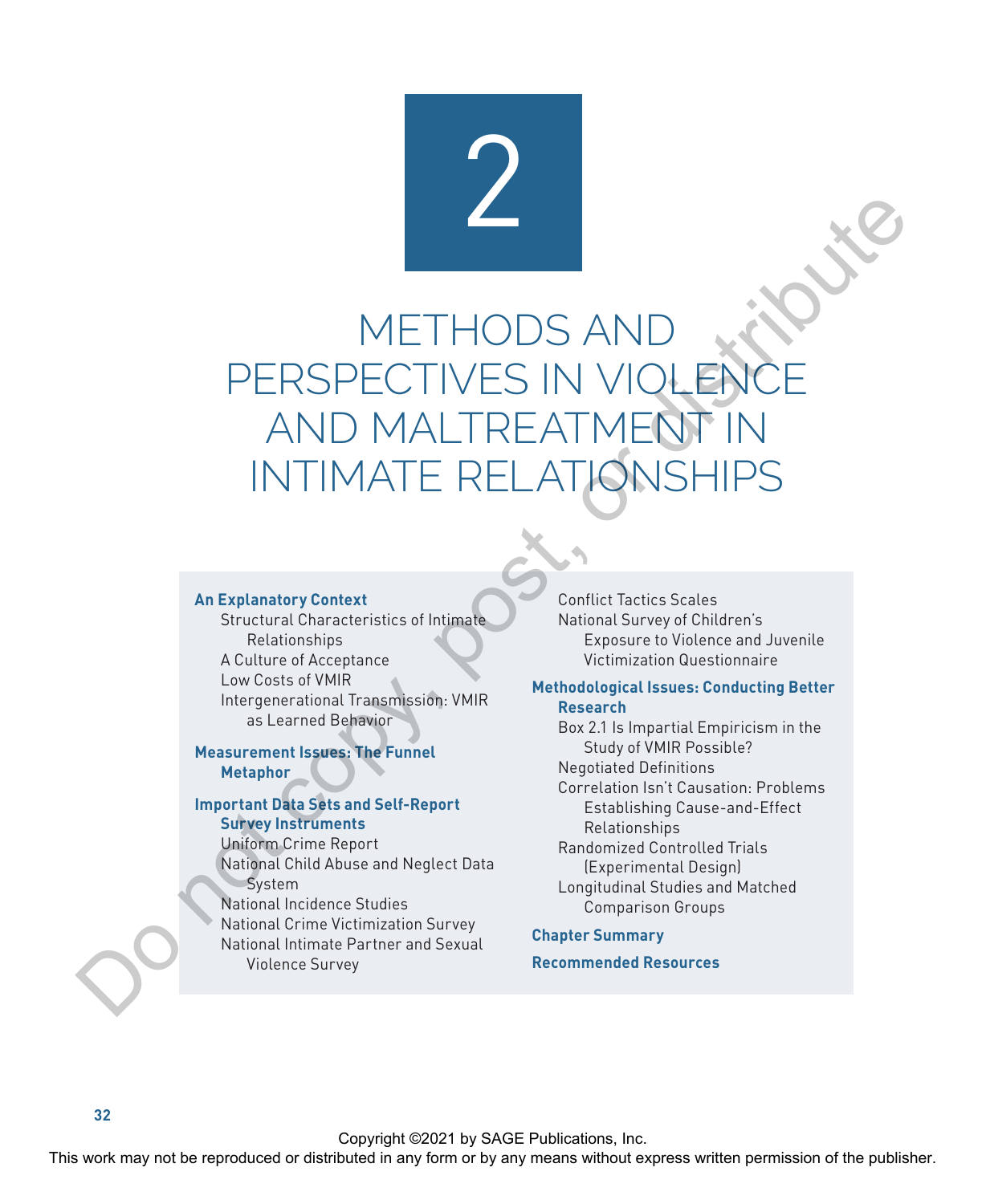# LEARNING OBJECTIVES

- 1. Describe the various explanations for violence and maltreatment in intimate relationships (VMIR) that have been proposed, including structural characteristics of intimate relationships, cultural acceptance of violence, the low costs of VMIR, and the intergenerational transmission of VMIR.
- 2. Interpret the funnel metaphor as it is used in measuring VMIR.
- 3. Compare and contrast the important data sets and self-report survey instruments used in VMIR research.
- 4. Identify the various methodological issues relevant in conducting research on VMIR, including those related to defining VMIR, establishing cause-and-effect relationships, and research designs.

The invisibility and secrecy of violence and maltreatment in intimate relationships (VMIR), as well as the ongoing debates about definitions and measurement of VMIR, create empirical and methodological hurdles that are difficult to overcome. Our task in this chapter is to try to simplify these complicated issues. We begin with a discussion of several broad explanatory perspectives that provide a context for our understanding. We then turn to measurement issues, and the important data sets and self-report instruments that are used to study VMIR. We conclude with a discussion of several important methodological issues relevant to the study of VMIR. The value of the rest methods of the representation of the rest may not be reproduced or the reproduced or distributed in any form or by any means with the sum of the rest of the rest or by any means of the rest or betwee

# AN EXPLANATORY CONTEXT

We begin with a discussion of several factors that help explain why VMIR is so common. Our intent in this section is *not* to introduce specific theories. Instead, we hope to provide a contextual beginning point for understanding why VMIR occurs. Although we often discuss this topic under the stated assumption that VMIR is "inexplicable," the reality is that it is in many ways quite understandable and predictable. Why is this so? Why might we reasonably *expect* VMIR to be a common occurrence under specific conditions?

## **Structural Characteristics of Intimate Relationships**

All families and intimate relationships have tensions, and it is reasonable to expect that these tensions will not always be resolved in the most appropriate ways. Even the best parents and the most loving couples sometimes lose their temper, say intentionally hurtful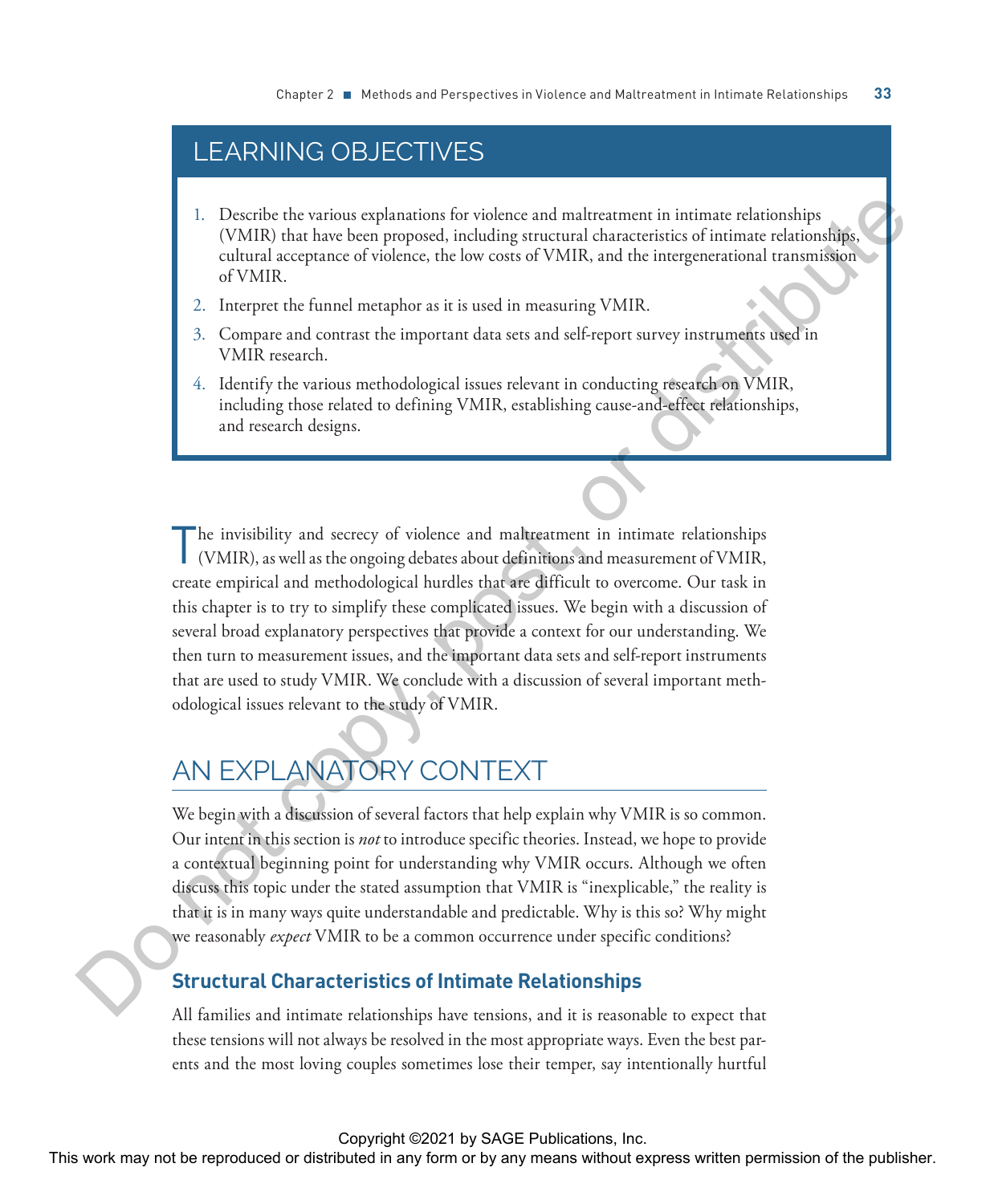things to one another, or raise their voices when arguing. Sometimes, they even lash out physically.

Part of the reason why these behaviors occur is structural. Intimates spend a lot of time together, which increases the opportunity for VMIR. Intimate interactions are often emotional, and therefore potentially volatile. Power differentials often exist among intimates: Children are subordinate to parents, elderly parents may be subordinate to adult children, and wives may be subordinate to husbands. No doubt patriarchy and the historical devaluation of children, as discussed in Chapter 1, also contribute to dynamics within intimate relationships. Further complicating matters is the fact that victims are often physically weaker and thus more vulnerable. Intimates also cannot always choose with whom they will or will not interact. Whereas many interpersonal conflicts can be resolved simply through the dissolution of relationships, family relationships are protected by law and are not so easily severed. Spouses can easily feel trapped by the cultural, legal, and economic constraints of marriage. Children are dependent both financially and emotionally on their parents. The elderly may be similarly dependent on their adult children or other caregivers. Finally, the privacy and autonomy traditionally granted to families in our society make violence relatively easy to hide (Brinkerhoff & Lupri, 1988). The results of the results of the results of the results of the results and controlled the results and the results and the results and the results of the results of the results of the results of the publisher. The results

Levesque (2001) asserts that the problem begins with an idealized notion of the family, and intimate relationships more broadly, that offers rights and protections that are sometimes undeserved. The apparent reasonableness of this notion serves to "justify what otherwise could be construed as violent, abusive, and worthy of intervention" (p. 5). According to Levesque, this idealized image of "the family" includes several beliefs: (a) that parental rights supersede children's rights and that parents can and should have control over the development of their children; (b) that family members will act in the best interests of children and elderly parents who are not capable of caring for themselves; (c) that families rooted in traditional cultures are "strong families," even though some of their cultural customs justify intimate maltreatment; and (d) that families have the right to privacy and autonomy, even though this right often results in harm to vulnerable members (this assumed right may also indirectly result in society's reluctance to provide social services or criminal justice assistance).

## **A Culture of Acceptance**

Too often, we would argue, interactions that would not be tolerated outside intimate relationships are seen as inevitable and unavoidable within intimate relationships. Intimate partners sometimes hit and push. Siblings fight. Parents sometimes get frustrated and spank harder than they should. Men push sexual boundaries beyond agreed-upon limits. "It just happens," observers might respond.

The "it just happens" argument is troubling, in large part because we generally do not accept this argument outside of intimate relationships. We might see hitting a child,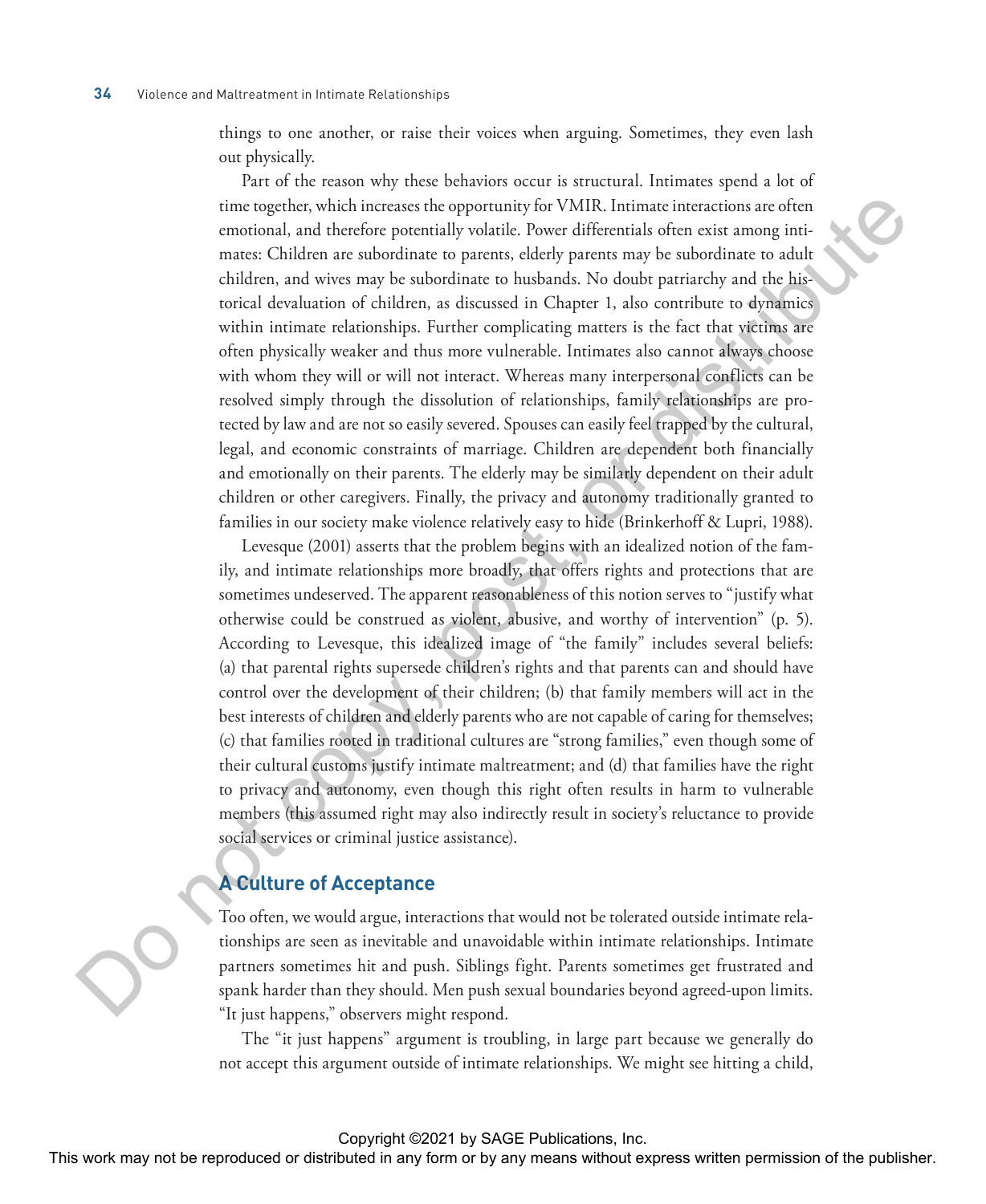for example, as an "inevitable part of childhood or family life" that is "educational" and "builds character" (Finkelhor, 2008, p. 9). Even intimate partner hitting is, to a limited degree, tolerated (Simon et al., 2001).

This issue will be discussed in more detail in Chapter 11. For now, our point is simply to provide a cultural context for this implied acceptance. The more we as a society accept physical, emotional, and sexual aggression as "appropriate" or "inevitable," the more likely it is that abuses will occur. Physical, emotional, and sexual aggressions generally deemed "legitimate" in American society (e.g., a slap on the hand of a misbehaving child) and aggression deemed "illegitimate" (e.g., a fist to the face of a misbehaving child) exist on a hitting continuum. It stands to reason that the more society accepts minor forms of VMIR as legitimate and inevitable, the more abusive VMIR will occur.

#### **Low Costs of VMIR**

Sociologists define **social control** as the collective efforts of a society to ensure conformity and prevent deviance. Theories of social control begin with the assumption that humans are rational beings who maximize benefits and minimize costs. We would argue that part of the reason why VMIR exists is because social costs for these behaviors are often low.

Famed sociologist Peter Berger envisions social control as a series of concentric circles, with the individual sitting at the center. The outer rings represent the political and legal system that coerces conformity: what we will call *formal* mechanisms of social control. This is the system that, in the words of Berger (1963, pp. 73–74), "will tax one, draft one into the military, and make one obey its innumerable rules and regulations, if need be put one in prison, and in the last resort will kill one." The formal mechanisms of control relevant to topics in this book include the criminal justice system, Child Protective Services, and Adult Protective Services, each of which has the power to impose costs on intimate offenders. The outer circles describe what criminologists refer to as **deterrence theory**. For deterrence theorists, *costs* are defined as the perceived probability of getting caught by formal agents of social control (*certainty* of punishment) and the perceived seriousness of the punishment these agents will impose (*severity* of punishment). This to the relations of the reproduced or the result of Channel II. Chorons can provide the results were played in any form or by any form or by any form or by any form or by any form or by any form or by any form or by

The inner circles represent *informal* mechanisms, where we imagine the approval (rewards) or disapproval (costs) of others (e.g., frowns, judgments, ridicule, gossip). Where these social bonds are weak, and where the inner circle does not condemn the behavior, deviance is more common.

This system of formal and informal social control ensures that most of us, most of the time, play by the rules. But when we perceive the potential costs to be low, as they often are with VMIR, we are more likely to deviate. Gelles and Straus (1988) provide an interesting illustration of the relatively low costs of VMIR, arguing that one of the reasons why family members hit other family members is "because they can." That is, there are insufficient controls, or "costs," to keep them from hitting one another when they are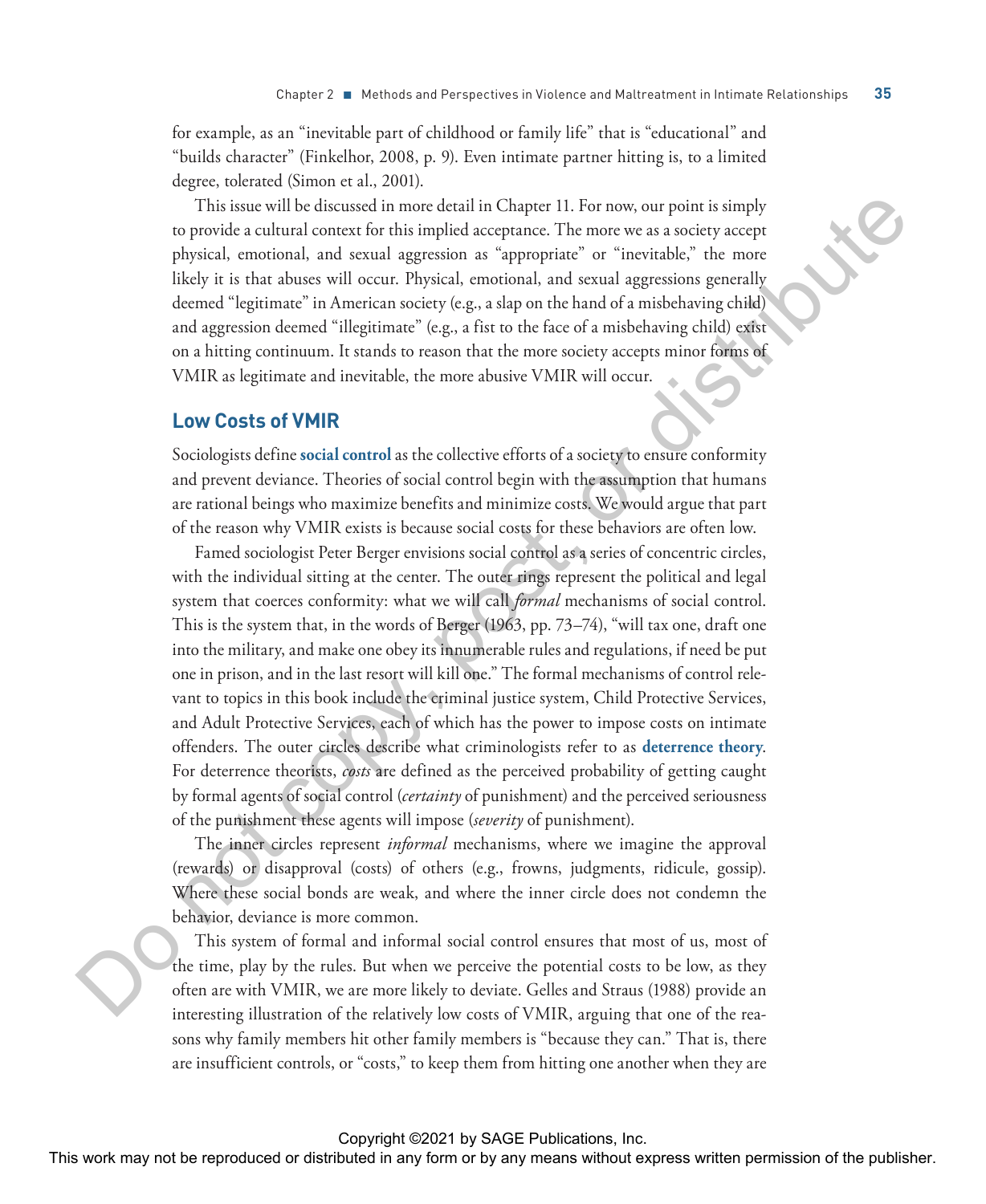inclined to do so. To illustrate, they tell the story of David, who is at the hospital with his son Peter. Peter had been playing with the family's new television set and had knocked it over. In anger, David "lost it" and hit Peter, who fell onto the coffee table and was injured.

If we apply what we know about social control, we might reasonably conclude that people are far less likely to "lose control" when the costs are high—when they cannot afford to "lose control." What would happen, for example, if Peter was not David's son? What if Peter is a neighborhood boy who is visiting David's son when he knocks over the TV? How is David likely to respond? "Does David slap, spank, or even beat the wayward 3-year-old? Absurd" (Gelles & Straus, 1988, p. 21).

Family members hit one another "because they can" (Gelles & Straus, 1988). In many ways it is that simple. There are insufficient costs—both formal (outer circle) and informal (inner circle)—to keep them from hitting one another.

Note that the Gelles and Straus book cited earlier was written in 1988, long before VMIR was fully discovered. As societal concern about VMIR has risen, so too have the costs. And as costs have risen, rates of VMIR have declined. Researchers have been tracking victimization rates since the early 1990s, and these data suggest that, almost without exception, rates of intimate partner violence, adult sexual assault, child sexual abuse, and child physical abuse are all down (Finkelhor, Saito, & Jones, 2016; Finkelhor, Shattuck, Turner, & Hamby, 2014a; Langton, Krebs, Berzofsky, & Smiley-McDonald, 2013; Truman & Morgan, 2014). There is every reason to believe, furthermore, that as costs continue to rise, VMIR will continue to decline. (Declining rates of VMIR are discussed in more detail in Chapter 11.) The argeles work we have about what mission is the reproduced or distributed in any method or the reproduced or the publishers. The canonical with the publishers were also the publisher with the reproduced or the publishe

## **Intergenerational Transmission: VMIR as Learned Behavior**

How are parents *supposed to* discipline children? How are married couples *supposed to* interact? How are men and women *supposed to* navigate sexual interactions? Each of us is likely to answer these questions very differently, in part because we are each socialized to answer these questions differently. Human behavior is not instinctual; human behavior is learned.

Most social science students will remember the research of psychologist Albert Bandura (1978), who placed an adult in a room with a "bobo" doll (a large clown blow-up doll) while a child watched the interaction from another room. Some of the adults acted both verbally and physically aggressively (i.e., yelling, hitting, and punching the doll), while others acted nonaggressively. When the children were placed in the room with the doll, the reaction was predictable; those who observed the adults acting aggressively acted aggressively themselves, and those who observed nonaggression acted nonaggressively. The implications for VMIR are obvious. Some children grow up in families where violence is common: Parents hit children, children hit each other, and parents hit each other. Other children grow up in families where nobody hits. There is an inherent logic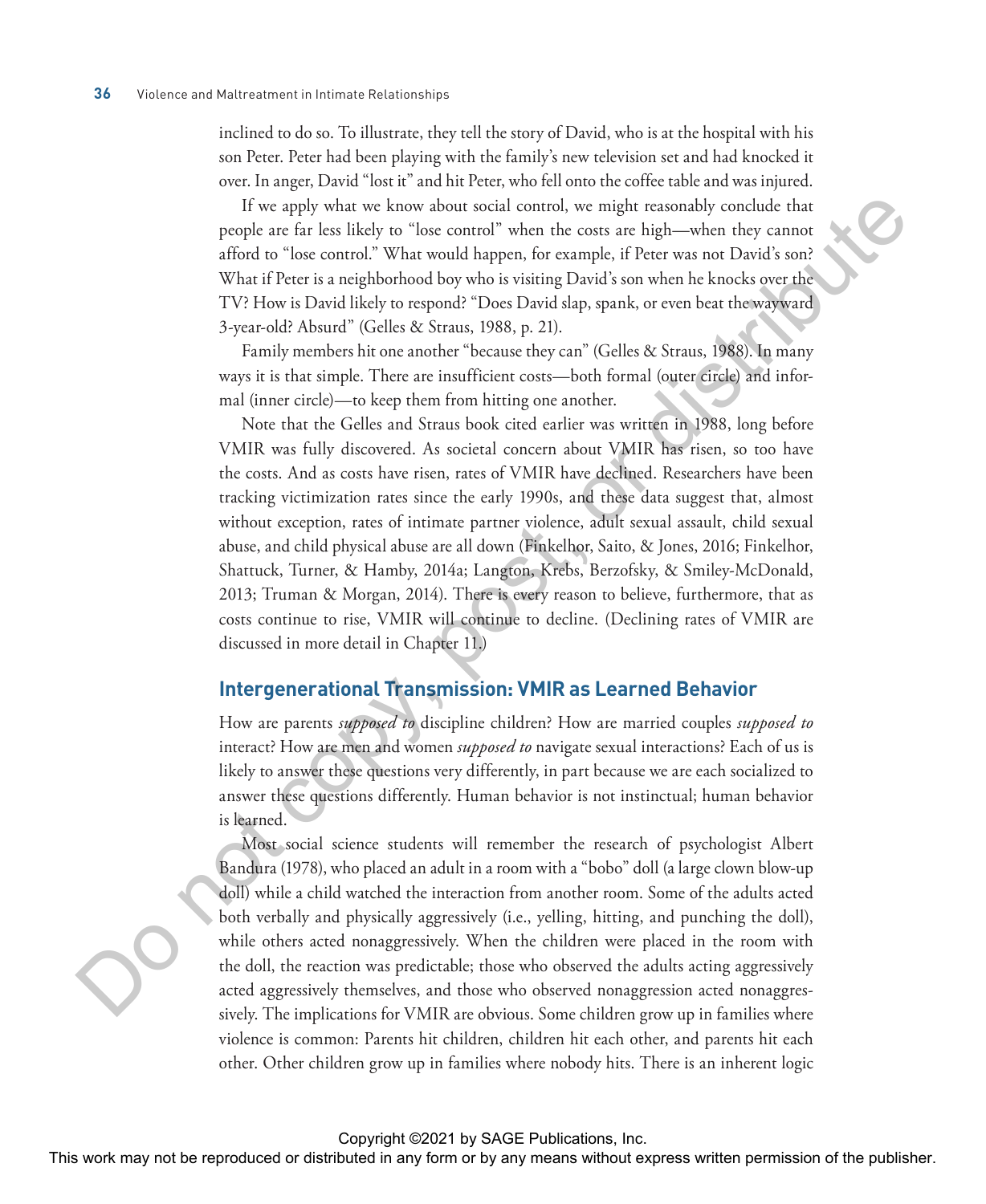in the observation that children who experience or observe VMIR are more likely to act aggressively as adults (Widom & Wilson, 2015).

While learning theory is logical, and is generally supported empirically, it is important to note that the research on **intergenerational transmission** is not as strong as many imagine (see Widom & Wilson, 2015, for a review). For example, in an important article published in the prestigious journal *Science*, Widom, Czaja, and DuMont (2015) found support for the intergenerational transmission of sexual abuse and neglect but not physical abuse—a finding that is difficult to explain theoretically.

Scholars remind us that there are many factors that complicate what would seem to be a "common sense" association. For example, if the individual who is observed reaps rewards from the violence, or if the aggressive model is someone the observer greatly admires, the observer is more likely to model the behavior (see Leve, Khurana, & Reich, 2015; Thornberry & Henry, 2013; Widom & Wilson, 2015).

Evidence for intergenerational transmission is described in more detail in subsequent chapters that address the different forms of VMIR.

# MEASUREMENT ISSUES: THE FUNNEL METAPHOR

Social phenomena are inherently difficult to study. We don't know the percentage of high school students who have tried alcohol, for example. We only know how many *tell us* they have done so. However, because alcohol use is relatively easy to operationalize, and it is not an overly sensitive topic (since most teens do it), if we read that a national survey has found that 80 percent of 12th graders have consumed alcohol at some point in their lives we can trust that the estimate is reasonably accurate.

With VMIR, however, the issues are much more complex. To demonstrate the problems associated with measuring crimes and other deviant behaviors, criminologists sometimes use the metaphor of a funnel. Figure 2.1 illustrates what this funnel might look like with respect to VMIR. Keep in mind that while the funnel metaphor applies to all forms of VMIR, the specifics encountered along the way vary with each specific type of VMIR. The discussion that follows, therefore, details the general issues that apply to all forms of VMIR.

At the top of the funnel sits the actual amount of VMIR present within society (Level I). This is an unknowable number and can only be estimated with surveys. Level II represents the cases that are actually reported to official agents of social control. This would include reports made to Child Protective Services (CPS), Adult Protective Services (APS), and/or law enforcement. Level III represents cases that, upon investigation, are determined to have occurred. For example, if a concerned neighbor calls CPS to report a case of child neglect, authorities must investigate. If CPS determines that a preponderance The most may not be research or distributed in the research in any figure and the results of the results with the publisher angular and the publisher angular state. This may not be represented in a mean permission of the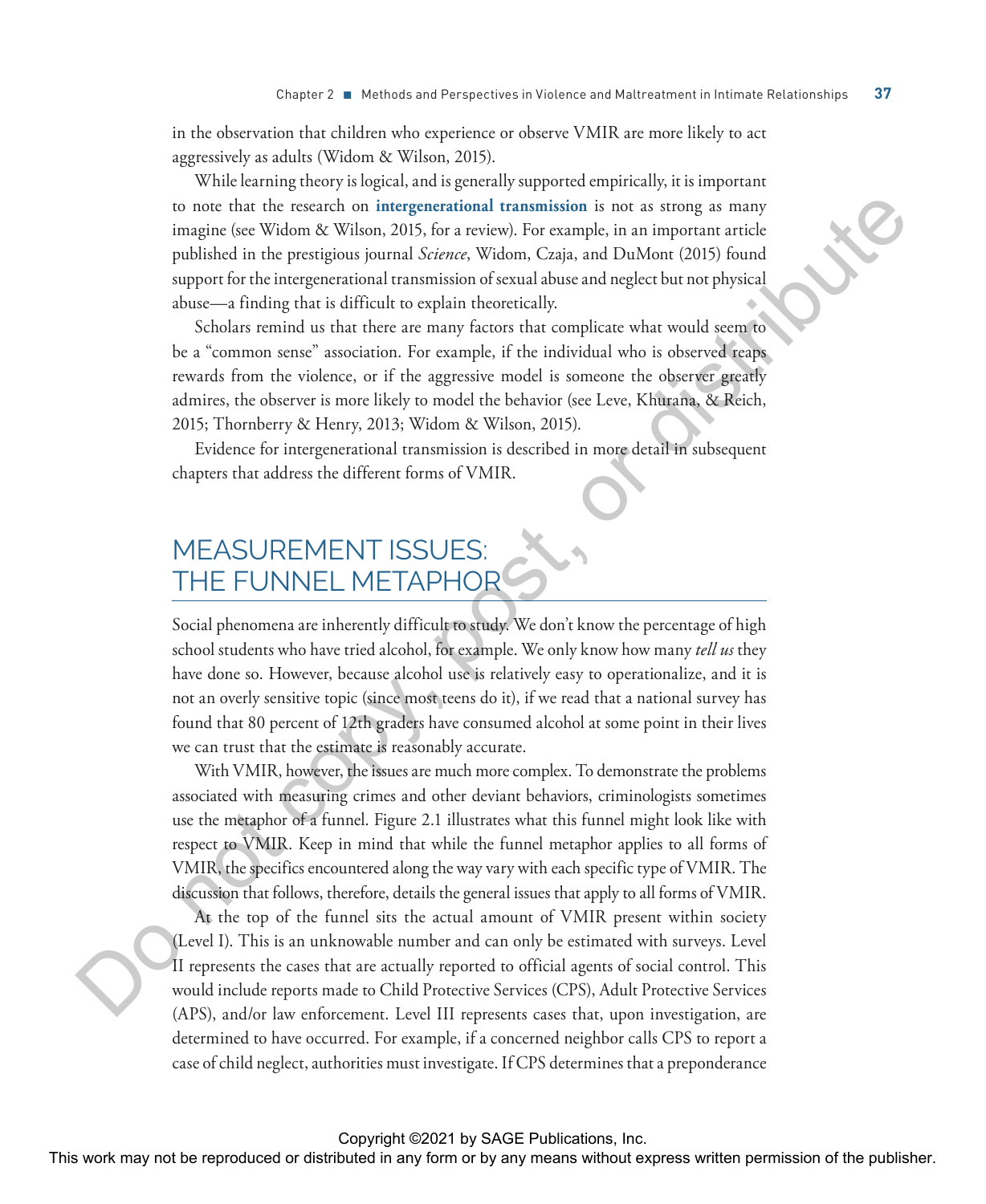

of evidence suggests that the abuse did in fact occur, the case is said to be **substantiated**. Typically, approximately one-fifth of the children investigated are found to be victims of abuse or neglect (U.S. Department of Health and Human Services [U.S. DHHS], 2019b). In cases reported as a crime, law enforcement authorities must essentially do the same thing. If a wife reports to law enforcement that she has been raped by her husband, police must decide whether there is sufficient evidence to conclude that the rape did in fact occur. At Level IV the funnel narrows even further as authorities must decide how to proceed. In the case of child maltreatment, the assumption is that the state will mandate services (e.g., counseling for the parents, foster care for the child, permanent removal of the child). In reality, however, CPS intervenes in only approximately two-thirds of substantiated cases (U.S. DHHS, 2019b). At Levels V and VI the funnel narrows even more, as a small number of cases move through the criminal justice system.

The funneling metaphor is helpful as we turn our attention to specific data sources and survey instruments that are commonly used to study VMIR. Each source examines a different level in the funnel. **Self-report surveys** (Level I) are mail, phone, or faceto-face surveys of the general public concerning VMIR. Self-report surveys can question people about their own history of VMIR toward intimates (**perpetration surveys**) or question people about their experiences with VMIR as victims (**victimization surveys**). There are many unavoidable methodological problems associated with perpetration and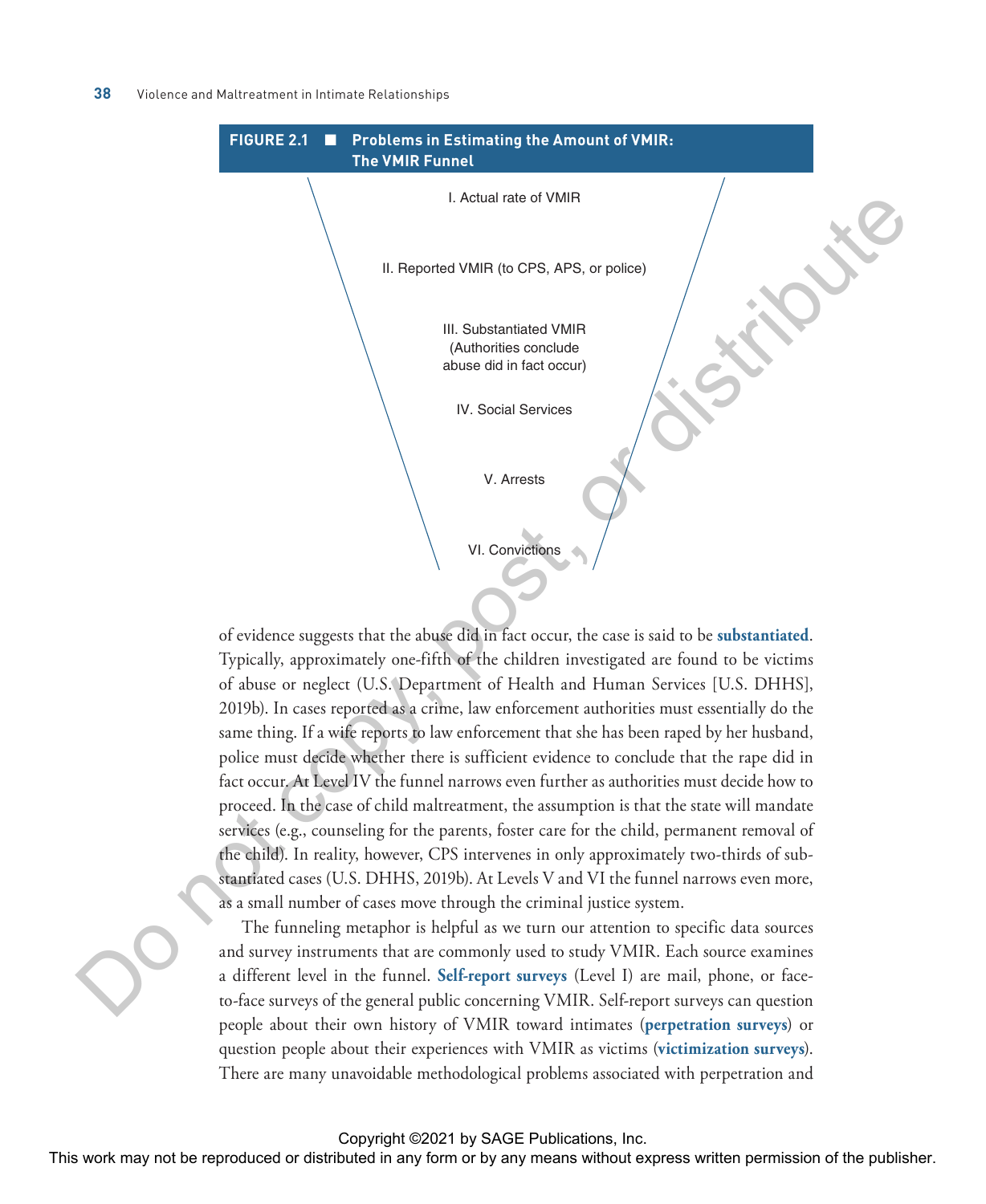victimization surveys. The most obvious problem with perpetration surveys is that people may well minimize, or lie about, their behavior. Or perpetrators may perceive their own violence as justified and therefore not reportable. Victims, on the other hand, may not feel free to share their story in an interview or on a survey, especially if they are still living with the abuser. And adults who are asked to recall childhood victimization may have memory lapses and distortions. One of the most contentious debates about child sexual abuse, for example, is the question of whether adults can recover previously **repressed memories** of childhood victimization. Some question the accuracy of these **recovered memories**, suggesting that false memories are easily constructed (Loftus & Davis, 2006).

Level II and Level III are two different levels of **official statistics** compiled by formal agents of social control. This would include, for example, the Uniform Crime Report and the National Child Abuse and Neglect Data System, both of which are discussed in the next section of this chapter. Recall from Chapter 1 that the gap between the *actual* rate and the officially recorded rate is termed the *dark figure*. In our funnel, this represents the difference between Level I (actual rate of VMIR) and Level II (reported VMIR) or the difference between Level I and Level III (substantiated VMIR). Since VMIR has a very large dark figure, official statistics must be interpreted with a degree of caution. An increase or decrease in a particular form of VMIR could reflect a change in the actual behavior, a change in the reporting of that behavior, or both.

Imagine, for example, that we have reliable official statistics from the Federal Bureau of Investigation (FBI) on marital rape from 100 years ago. How would we expect these data to compare to present-day rates? Since marital rape was not a crime 100 years ago, the official rate would have been *zero*. Today, marital rape *is* a crime (by the mid-1990s, all states had criminalized marital rape). As a result of these legal changes, official statistics obviously indicate that there has been a dramatic *increase* in marital rape. Logic, however, suggests otherwise. With criminalization, increased awareness, the empowerment of women, and cultural challenges to a patriarchal model of marriage, we would fully expect that the *actual* rates would have declined dramatically over the past 100 years. And if we had reliable selfreport data from 100 years ago to compare to current patterns, we can imagine what they might reveal: a dramatic decline. In this case we would simply conclude the obvious: Increased awareness and criminalization have driven up official rates and driven down self-report rates. The point is that self-report statistics and official statistics provide very different information, reminding us that questions of prevalence will always be difficult to answer. For free observations with the reproduced or an any expression of the results of the results with the results with the second or the results of the results with the second or the results of the results with the second or

# IMPORTANT DATA SETS AND SELF-REPORT SURVEY INSTRUMENTS

There are several data sources and survey instruments that attempt to track and estimate the occurrence of VMIR in society. These sources are described in this section as they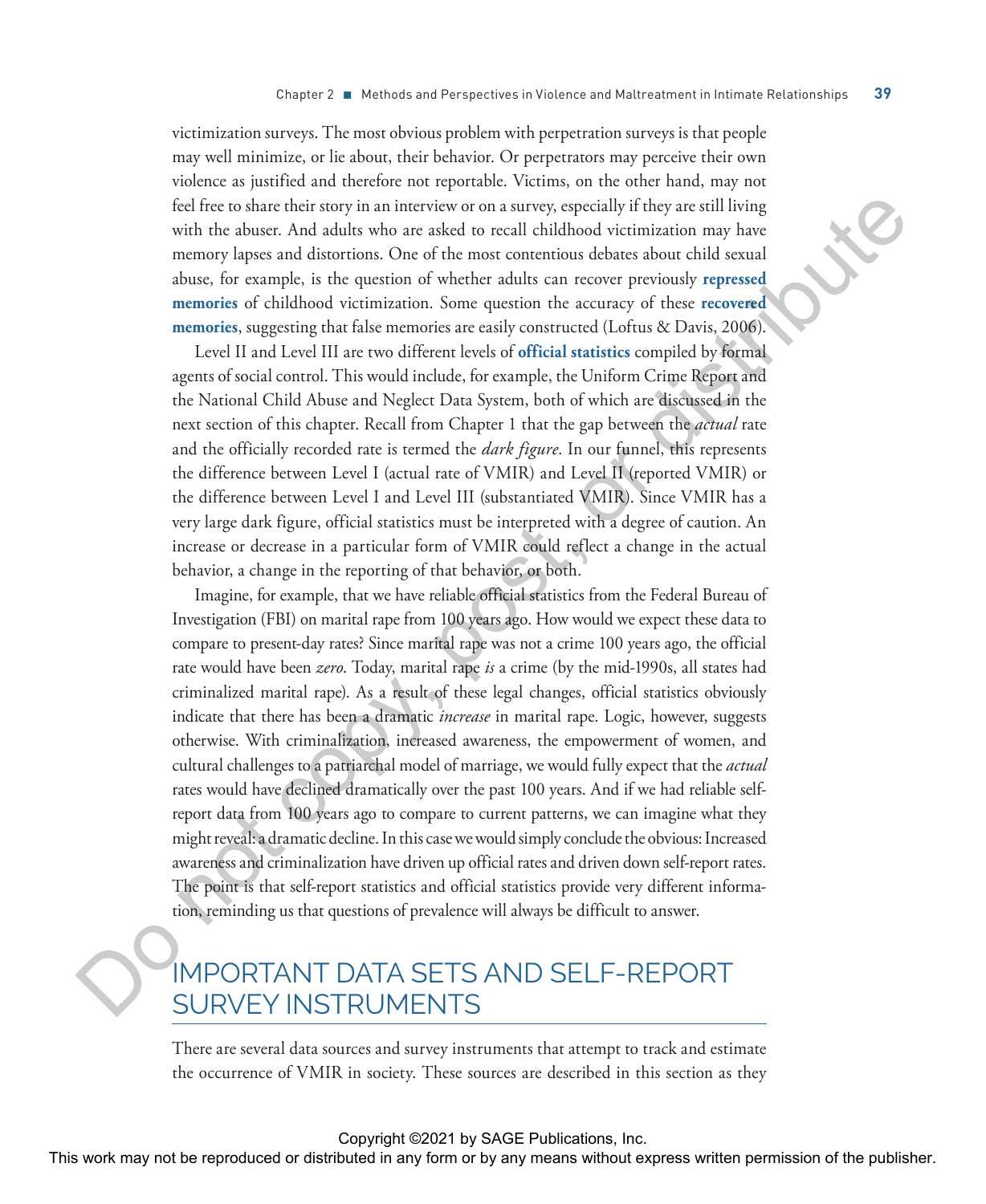relate to the measurement funnel described earlier, as well as in terms of the advantages and disadvantages of each.

#### **Uniform Crime Report**

The Uniform Crime Reporting Program is a nationwide effort by the FBI to collect and report crimes, number of arrests, and persons arrested. These official statistics (Levels II, III, V, and VI from Figure 2.1) are published annually in the **Uniform Crime Report (UCR)**, the most important and commonly cited crime data in the United States.

Because most of the cases of VMIR discussed in this book are *not* typically reported as crimes, the UCR is of limited value in the study of VMIR. However, for the most serious forms of violence the UCR is an invaluable resource. Consider, for example, what the UCR can tell us about intimate homicide. Overall, women are, when compared to men, unlikely to be victims of homicide. Only about 25 percent of homicide victims are female. However, when women are killed, they are especially likely to have been killed by a male intimate (which the UCR defines as husbands, ex-husbands, boyfriends, or ex-boyfriends). According to the UCR, each year approximately 40 percent of female homicide victims are killed by an intimate (U.S. Department of Justice, Federal Bureau of Investigation, 2019). Less than 5 percent of male homicide victims are killed by an intimate. However, these data do not, and cannot, tell the entire story. Think about it. Not every homicide is reported. Most are, of course, but not all. Additionally, not all homicide cases are solved. In fact, in approximately 40 percent of homicides each year, the victim–offender relationship is unknown when the UCR is published for that year. Since no doubt *some* of these unknowns are intimates, we can reasonably assume that the actual percentage of female homicide victims killed by intimates is well above 40 percent. Perhaps it is closer to 50 percent? The UCR, therefore, tells us a great deal about intimate homicide. Male homicide victims are rarely killed by an intimate, but we can reasonably conclude that approximately one-half of female homicide victims are killed by intimates. **Uniform Critics Reproduce To the reproduced or distributed in each publisher means when the reproduced in any form or by any means with the same of the same of the same of the same of the same of the same of the same of** 

# **National Child Abuse and Neglect Data System**

The **National Child Abuse and Neglect Data System (NCANDS)** is a federally sponsored data collection system on reported child abuse and neglect. Every year NCANDS compiles CPS data from all 50 states on a variety of important issues relevant to child maltreatment such as source of child abuse reports, investigation outcomes, types of maltreatment reported, description of the victims of maltreatment, the relationship of perpetrators to victims, CPS caseloads and response time, and services provided. These official statistics (Levels II, III, and IV from Figure 2.1) are disseminated annually in the publication *Child Maltreatment.* This publication is now in its 26th edition, *Child Maltreatment 2017* (U.S. DHHS, 2019b).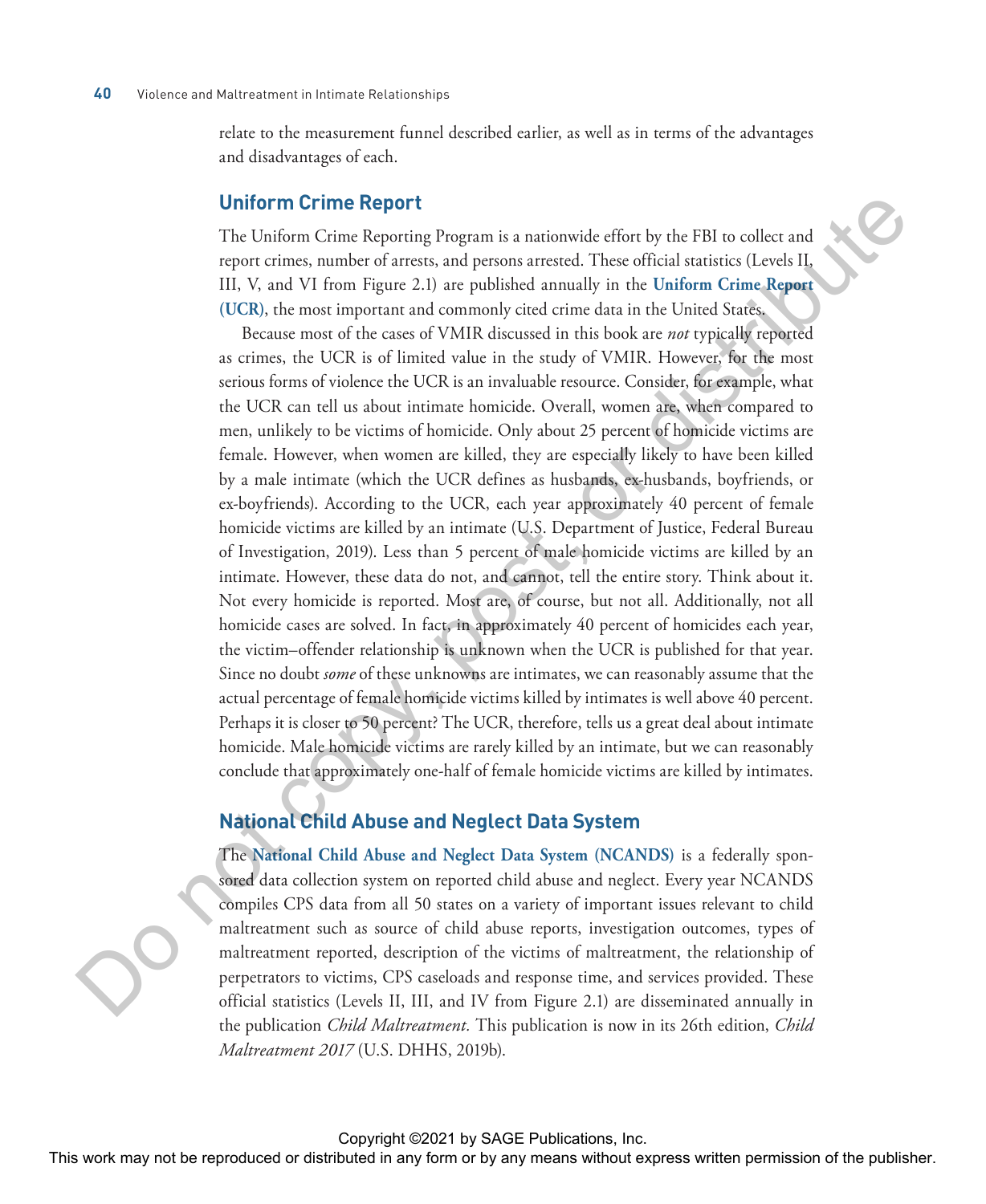### **National Incidence Studies**

The **National Incidence Studies (NIS)** are unique in that they actually sit between Level I and Level II on our funnel (Figure 2.1). These are surveys of professionals who are mandated to report cases of child maltreatment to CPS. The logic behind the NIS is that mandated professionals do not always report suspected cases of child maltreatment, and this fact must be taken into consideration in determining the extent of child maltreatment. Professionals may fail to report, for example, because they have conflicting responsibilities (e.g., they may be in a counseling relationship with a victim or perpetrator), because they may not want to get involved with CPS, or because they may not trust CPS or the reporting system.

The NIS uses sampling procedures to select community professionals who work in agencies where it is common to come into contact with abused and neglected children (e.g., police departments, school and day care centers, hospitals, social service agencies, shelters). In the NIS-4, nearly 11,000 professionals were selected. These mandated reporters essentially served as lookouts for child abuse and neglect. Researchers then extrapolated from the reports filed by these professionals to create national estimates of child maltreatment (Sedlak et al., 2010). There have been four NIS studies published—in 1981, 1988, 1996, and 2010. The matrix or two controls we represent the results of the results and the results of the results of the results of the results of the results of the results of the results of the results of the publisher. The controls we

# **National Crime Victimization Survey**

The **National Crime Victimization Survey (NCVS)** is a semiannual victim survey (Level I from Figure 2.1) conducted by the U.S. Census Bureau on behalf of the U.S. Department of Justice. The NCVS has been conducted since 1973 and is the primary source of information in the United States on the characteristics of criminal victimization.

Approximately 45,000 households and 100,000 individuals are interviewed every six months for three consecutive years. Respondents are asked about a variety of victimizations during the previous six months, including sexual and physical assaults. Children under the age of 12 are not interviewed, so the NCVS is not especially useful in the study of child maltreatment. However, because respondents are asked if and how they are connected to the offender, the NCVS is a valuable source of information on adult intimate partner violence, or IPV (Bureau of Justice Statistics, 2019).

There are two significant limitations with the NCVS as a measure of IPV. First, because the respondent is typically home for the interview (interviews are over the phone or face-to-face in the home), they may not always feel free to openly discuss VMIR. How many women, for example, are going to openly discuss their husband's abuse if he is in the next room watching television? Second, the NCVS is introduced to respondents as a *crime* survey. The survey actually begins, "I am going to read some examples that will give you an idea of the kinds of crimes the study covers" (Bachman, 2015, p. 24).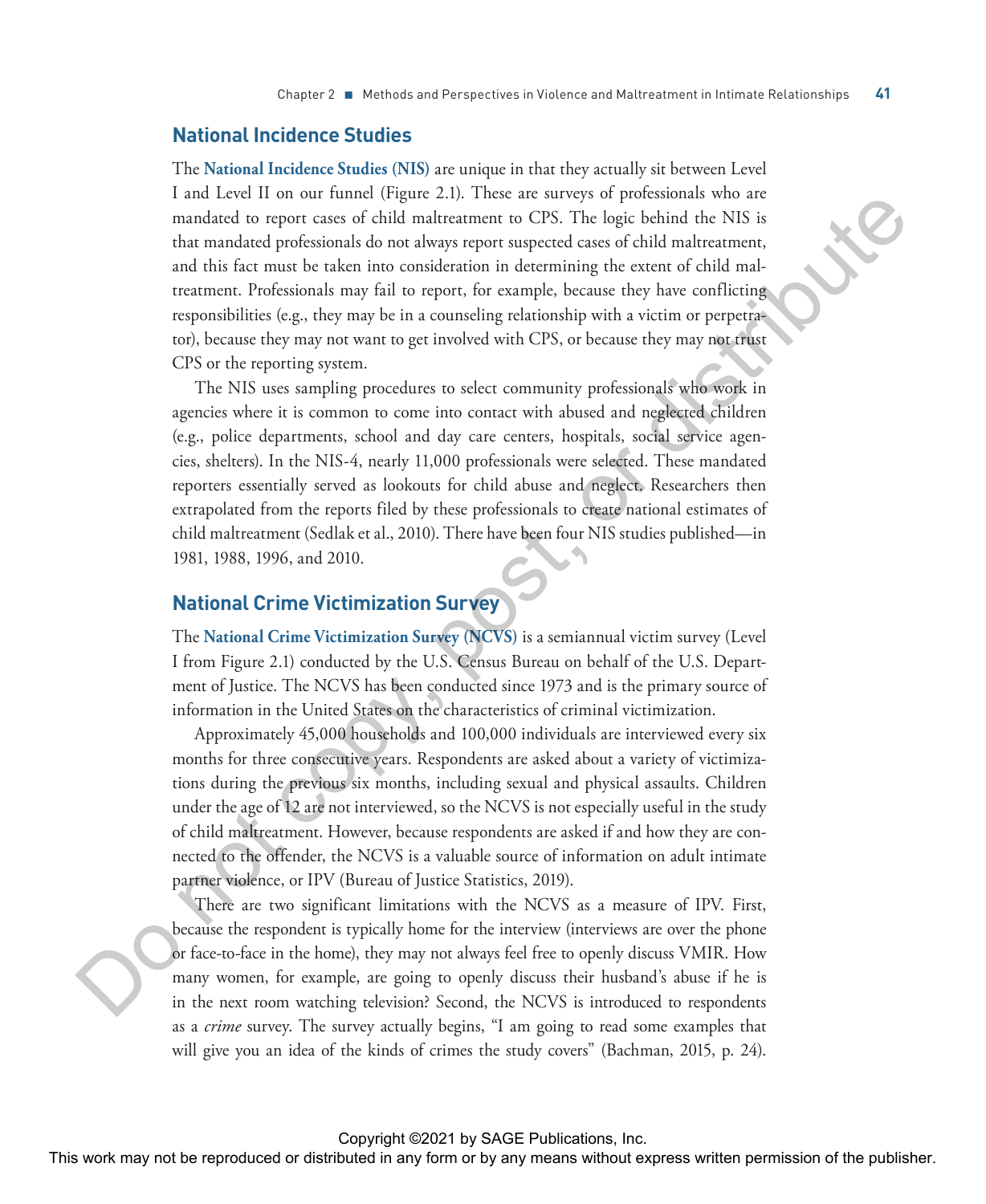The concern is that a respondent who is primed in this way will likely think of acts he or she perceives to be a crime. A woman who has a very narrow understanding of sexual assault, or who may not realize that a husband can sexually assault his wife, may not respond affirmatively to questions on sexual assault, even if she has had experiences that would satisfy legal definitions of rape (Bachman, 2015). Despite the limitation, since the NCVS provides biannual data on crime victimization, it is a very important source of data on IPV.

## **National Intimate Partner and Sexual Violence Survey**

The **National Intimate Partner and Sexual Violence Survey (NISVS)** is a victimization survey (Level I from Figure 2.1) that measures adult respondents' recollections about physical violence and sexual assault experienced by the respondent. It is an ongoing, nationally representative victimization phone survey of approximately 18,000 adult men and women that assesses the past 12 months as well as lifetime rates for VMIR (S. Smith et al., 2018).

In the NISVS, unlike the NCVS, researchers make a more conscious effort to avoid preconceptions of what terms like *crime*, or *violence*, or *rape* might mean to a respondent. The NISVS introduces the topics of violence and sexual assault as a "health concern," which is a much less imposing and threatening approach to measuring sensitive and misunderstood topics like rape. In addition, unlike earlier measures of sexual assault, the NISVS includes measures of sexual contact where consent was compromised by drugs or alcohol. The preamble reads (National Center for Injury Prevention and Control, 2014, p. 3): The most may not be reproduced or distributed in any form or by any interaction or the representation or distribution in any means with the particular state of the sympatric state of the sympatric state of the sympatric s

Sometimes sex happens when a person is unable to consent to it or stop it from happening because they were drunk, high, drugged, or passed out from alcohol, drugs, or medications. This can include times when they voluntarily consumed alcohol or drugs or they were given drugs or alcohol without their knowledge or consent. . .

When you were drunk, high, drugged, or passed out and unable to consent, how many people have ever . . .

The survey then goes on to ask the respondent about several sex acts. For example, how many people have ever "had vaginal sex with you?" or "made you perform anal sex?"

Another strength of the NISVS is that it measures maltreatment that has not typically been studied in national surveys, including sexual violence other than rape, psychological coercion, control of reproductive/sexual health, and stalking (S. Smith et al., 2018).

## **Conflict Tactics Scales**

The **Conflict Tactics Scales (CTS)**, originally created by Murray Straus (1979), are the most historically significant and widely used scales in self-reported VMIR (Level I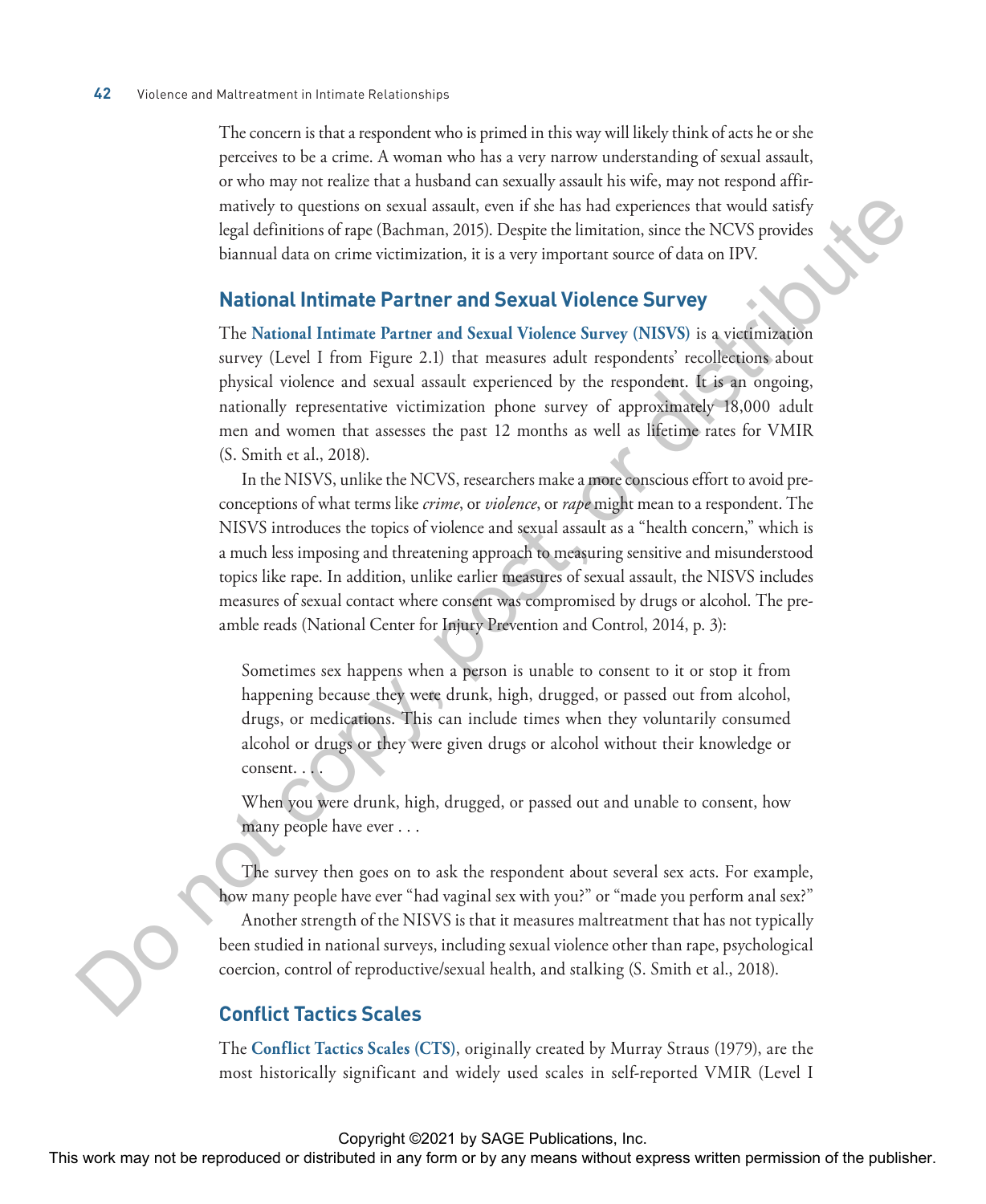from Figure 2.1). The CTS are based on the assumption that conflict is an inevitable part of intimate interactions. Introducing the questionnaire in this way "normalizes" conflict in hopes that respondents will speak more freely and honestly about the "tactics" they use to resolve intimate conflict. The CTS use several questions to measure three categories of conflict resolution: reasoning/negotiation (e.g., "suggested a compromise to a disagreement"), verbal/psychological aggression (e.g., "shouted or yelled at my partner"), and physical aggression (e.g., "kicked my partner"). In 1996, Straus and his colleagues introduced the CTS2, a revised version that includes additional items and new scales for physical injury (e.g., "had a sprain, bruise, or small cut because of a fight with my partner") and sexual coercion (e.g., "used force to make my partner have sex") (Straus, Hamby, Boney-McCoy, & Sugarman, 1996).

The original CTS was designed to measure marital or dating violence, but it could be altered to measure child maltreatment by changing the reference from "your partner" to a specific child. Eventually Straus, Hamby, Finkelhor, Moore, and Runyan (1998) created a modified version of the CTS specifically to measure child maltreatment: the **Parent– Child Conflict Tactics Scale (CTSPC)**. Like the CTS, the CTSPC normalizes conflict in a preamble that acknowledges that children often engage in wrongful or disobedient behavior that might make parents angry. Respondents are asked several questions about a variety of conflict tactics their mother or father might have used when they misbehaved. Three conflict tactics are measured in the CTSPC: nonviolent responses (e.g., "explained why something was wrong"), psychological aggression responses (e.g., "cursed or swore at me"), and physical aggression responses that measure everything from various forms of corporal punishment (e.g., "spanked me on the bottom with her hand") to extreme forms of child maltreatment (e.g., "grabbed me around the neck and choked me"). The CTSPC also includes a series of optional supplemental questions designed to measure weekly discipline (including more measures of corporal punishment), neglect, and sexual abuse. The computer interaction of the CTS was exertain percentation or the rest or distributed in a distributed in a distributed in any form or by a bound or yielded in a column or distributed in a comparison for a bound or sub

It is worth noting that the Conflict Tactics Scales, especially the two versions that measure IPV (CTS and CTS2), have been somewhat controversial. Critics maintain that because the CTS merely counts violent acts, it ignores the context and consequences of those acts. In doing so, it underestimates the consequences of IPV for women (DeKeseredy & Schwartz, 1998).

## **National Survey of Children's Exposure to Violence and Juvenile Victimization Questionnaire**

The **National Survey of Children's Exposure to Violence (NatSCEV)** uses the **Juvenile Victimization Questionnaire (JVQ)** to measure exposure to a wide variety of childhood victimization, including conventional crime, child maltreatment, peer and sibling victimization, sexual assault, and witnessing an indirect victimization. It was defined specifically to measure the *polyvictimization* of children (Finkelhor, Turner, Shattuck,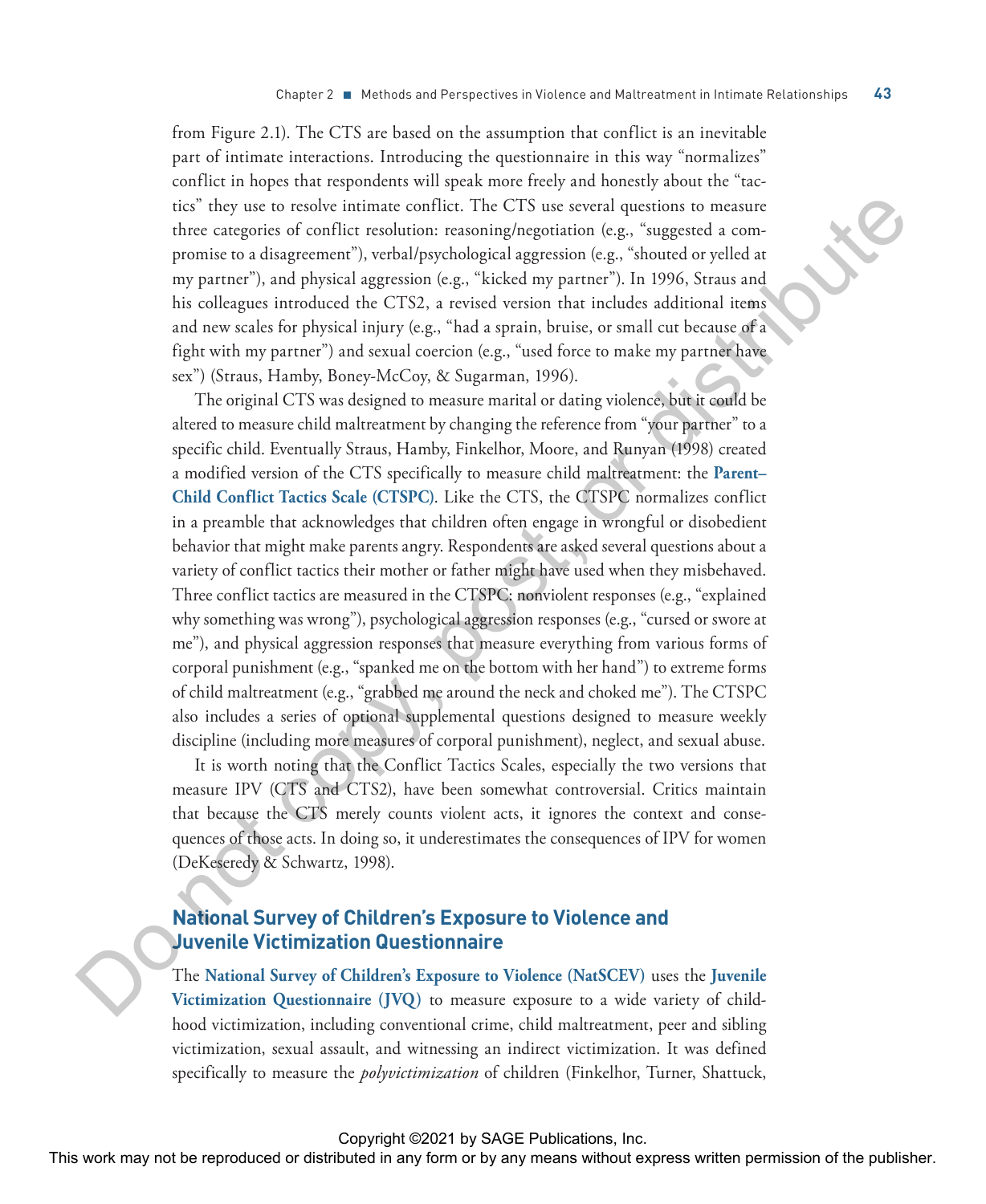Hamby, & Kracke, 2015). As discussed in Chapter 1, child maltreatment research is often fragmented, with studies focusing on the measurement of one specific form of child maltreatment. In reality, of course, there is considerable overlap between the various forms of child maltreatment. If we read, for example, that 10 percent of children are physically abused and 10 percent are neglected, we cannot conclude that 20 percent of children are victims of physical abuse or neglect, because it is likely that a high percentage experienced both abuse and neglect.

The JVQ measures not only the most serious forms of direct childhood victimization but also a wide variety of indirect forms of exposure (e.g., witnessing fights in and outside the home, hearing gunfire) as well as relatively common forms of victimization, including bullying and teasing. The NatSCEV has been conducted three times, in 2008 (NatSCEV I), 2011 (NatSCEV II), and 2014 (NatSCEV III; Finkelhor, Turner, Shattuck, & Hamby, 2015).

# METHODOLOGICAL ISSUES: CONDUCTING BETTER RESEARCH

During the 1980s, editors of major social science journals were asked why they seemed unwilling to publish research on VMIR. They responded that they would like to publish more but that the research they had seen generally did not meet minimal standards of scientific rigor (Rosenbaum, 1988). Researchers interested in VMIR, therefore, were faced with two alternatives: either improve the quality of their research or find alternative outlets. In many respects, the past years have seen both alternatives occur.

Today, numerous journals are devoted specifically to VMIR (e.g., *Child Abuse and Neglect: The International Journal*, *Child Maltreatment*, *Journal of Child Sexual Abuse*, *Journal of Family Violence*, *Sexual Abuse: A Journal of Research and Treatment*, *Violence Against Women*).

Methodological rigor has also increased, and dramatically so. The federal government, for one, has become active in collecting, funding, and disseminating important data. And increasingly the top social science and medical journals are publishing VMIR research. For example, the Widom et al. (2015) research on intergenerational transmission, as discussed previously in this chapter, was published in *Science*, one of the most prestigious journals in the world. or of the representation. The results for earting that it there are distributed by any form of the representation of the results are any form or by any means with the base and not express with the base means with the publ

Despite improvements, however, research on VMIR can never be perfect. There will always be tensions associated with the study of a topic so emotional and personal (see Box 2.1). Additionally, there are many methodological hurdles that sometimes stand in the way of full understanding. In the following sections, we consider several of these problems.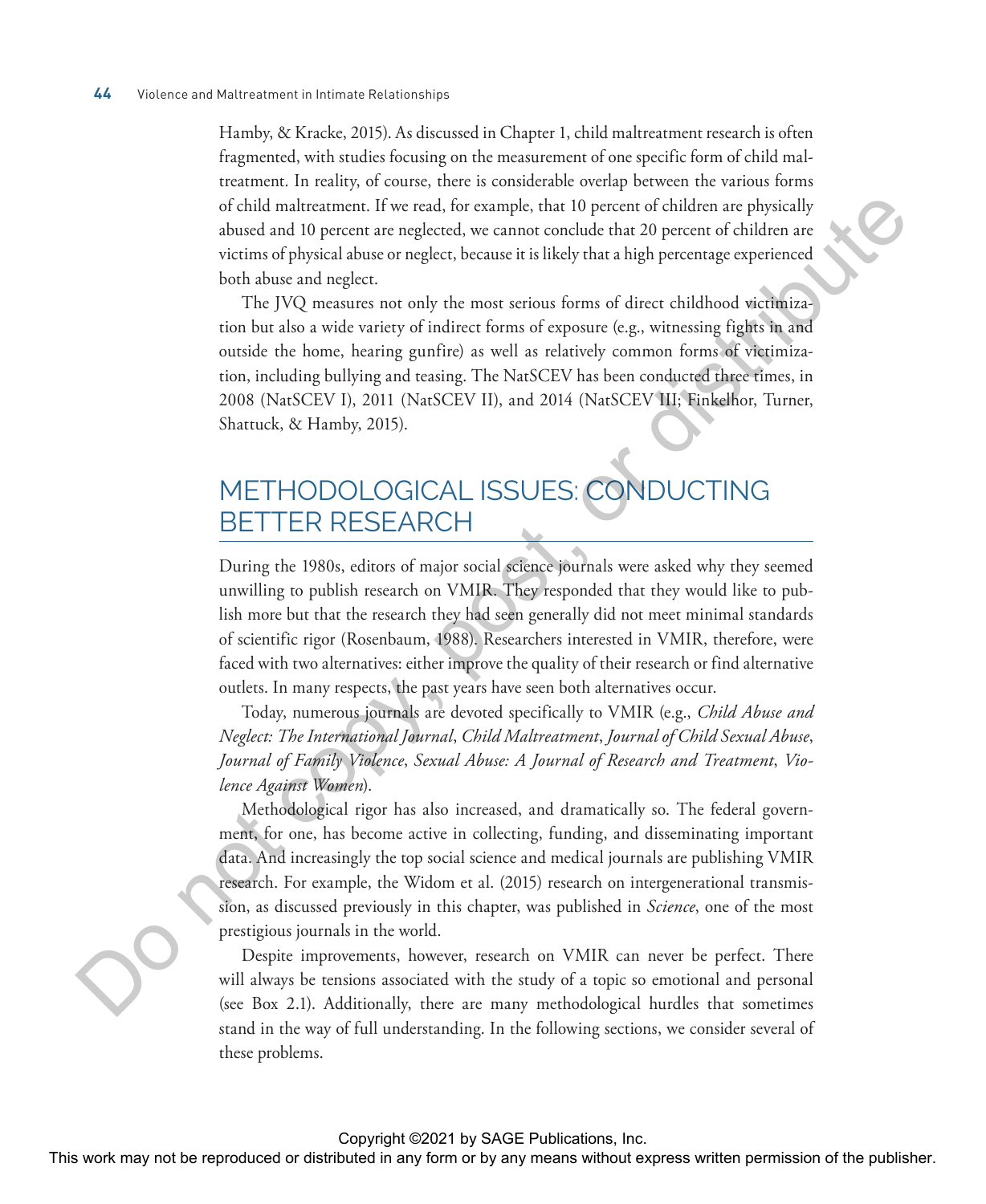# **BOX 2.1** IS IMPARTIAL EMPIRICISM IN THE STUDY OF VMIR POSSIBLE?

The scientific method, we are told, is "valuefree." Empiricists report what they see, not what they hope to see. Given the passions that many bring to the study of VMIR, however, a truly valuefree approach is extremely challenging. Most professionals who study VMIR want to make the world a safer place for victims and do not want their research and writing to be completely void of that passion. At the same time, however, one must be careful not to discard the scientific method in favor of an advocacy-driven approach to knowledge. How do we, and how should we, balance advocacy and research? (See Perrin & Miller-Perrin, 2011, for a more detailed discussion of the ideas presented in this section.)

We would argue that advocacy, absent scientific objectivity, is inherently problematic and may do more harm than good. To consider why, we must briefly revisit the social constructionist perspective on social problems, as discussed in Chapter 1. Social conditions become social problems when claims makers successfully define them as such. Claims makers may employ many strategies for raising awareness, including the use—and sometimes misuse—of statistical facts and dramatic rhetoric. Because social conditions essentially compete for attention, claims makers will inevitably be drawn to larger numbers and dramatic rhetoric (Best, 2001).

Why is this a potential problem? Consider the debate between Dianna Russell and Neil Gilbert. Gilbert (1997) is critical of Russell's (1984) claim that 54 percent of children are victims of sexual abuse. This estimate from Russell, Gilbert argues, is an exaggerated "advocacy statistic." In fairness, Russell is clear that the 54 percent figure is based on a very broad definition of sexual abuse that includes unwanted kisses and nongenital sexual touching as well as exposure to exhibitionism (D. Russell & Bolen, 2000). However, it is also fair to remind the reader that Russell, like advocates more generally, likely assumes that broad definitions and large numbers will further her cause. The potential problem, Perrin and Miller-Perrin argue (2011), is that if the public *perceives* that advocacy is driving

social science, that social scientists manipulate or misuse data to support certain causes, or that social scientists make claims beyond what the data can justify, public confidence in social scientific findings are undermined. It is easy for the public to dismiss social scientific claims about particular issues if they perceive that the claims are ideologically motivated. And having dismissed the claims, it is easy for the public to dismiss the issues themselves.

Furthermore, if almost everyone is a victim of abuse, do the terms *victim* and *abuse* not lose their meaning? If marital pushing and shoving is abuse, then many marital couples have engaged in "abusive" behavior. If spanking is child abuse, then almost all children are "victims of abuse." If sibling pushing or hitting is abusive, then almost all siblings are victims or perpetrators or both. In each of these scenarios, the meaning of the terms *victim* and *abuse* have been diluted. However inappropriate and indefensible these relatively minor forms of VMIR are, they should be clearly distinguished from more serious and damaging forms of VMIR. Giving a child an occasional swat on the bottom may not be good or effective, and we might want to advocate that society not accept these behaviors, but do they constitute *abuse*? Certainly, we must acknowledge that the effects of spanking are minor compared with severe assault. If our advocacy leads us to claim otherwise and our attention is diverted from more serious forms of abuse, then we may do more harm than good. The statestic method, we are talk in 'value. state statestic methods or distributed in any form or by any form or by any form or by any form or by any form or by any form or by any form or by any form or by any form or by

The notion of *value-free inquiry* can be traced to the very beginnings of the social sciences. Sociologist Max Weber (1949) reasoned that if values influence research, the findings will be rejected and the discipline discredited. But Weber also reminds us that the topics we choose, and the ways we approach these topics, are always "value relevant."

We cannot be, nor should we be, completely value-free. It simply is not possible. Yet we must be careful. If our advocacy commitments lead to poor scholarship and shoddy research, then we may win a battle here and there, but we may be less likely to win the war.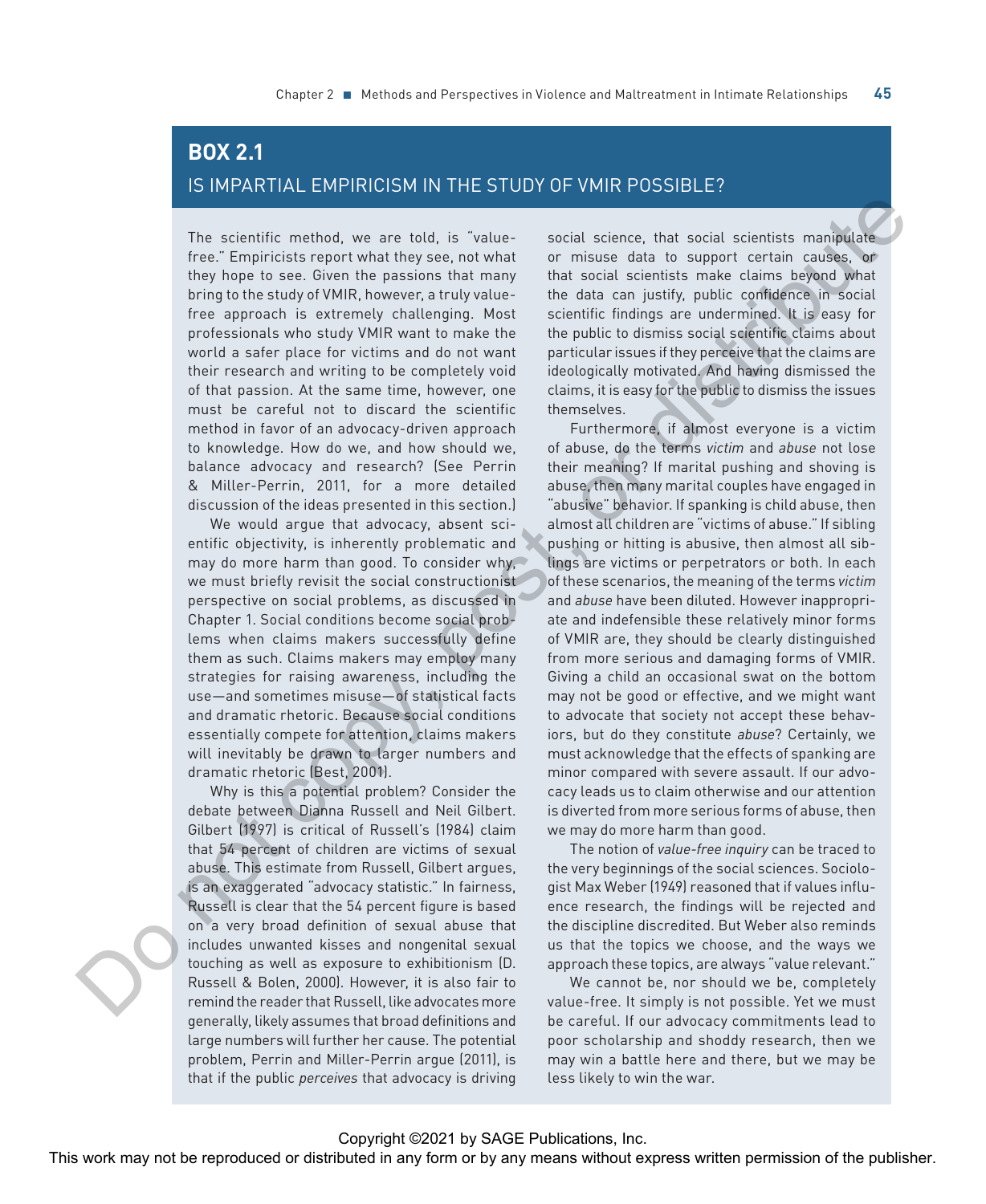### **Negotiated Definitions**

It is very important to remember that the behaviors we categorize as abuse will always be debated and negotiated. They will never be, and can never be, "objectively defined." The definitional criteria deemed important vary from one audience to the next and from one generation to the next.

The problem, at least in part, is that we want our facts delivered neatly and succinctly (see Best, 2001). Yet there are very few neat and succinct facts in the study of VMIR. Consider as an example these two empirical statements (Leve et al., 2015, p. 1429): "Official statistics from the National Center for Injury Prevention and Control [2014] indicate that the rate of victimization in the United States is as high as 9.2 children per 1,000 children. Self-report studies reveal that as many as one-in-four U.S. children will experience some form of maltreatment in their lifetime." We would argue that these two statements essentially tell us nothing. In no way do we intend to criticize Dr. Leve and her colleagues with this critique. They have appropriately cited statistics, and readers who want to know more can go to the source of those statistics. And, quite frankly, we are all, including the authors of this book, often guilty of oversimplifying statistics in this way. It is likely not feasible to *always* provide the definitional details of the statistics we cite. But the fact of the matter is that without the definitional details of the terms *victimization* (first sentence) and *maltreatment* (second sentence), these statistics tell us very little. In subsequent chapters addressing the various forms of VMIR, we attempt to clarify the definitions used as much as possible. The control or the result of the result of the result of the results of the system or the results of the results of the results of the results of the results of the results of the results of the results of the results of

# **Correlation Isn't Causation: Problems Establishing Cause-and-Effect Relationships**

Most of the research on VMIR is **retrospective**, **cross-sectional**, and **correlational**, making causal connections difficult to identify. If a researcher wanted to study the effects of IPV on women, for example, he or she might examine a sample of IPV victims for emotional, behavioral, or cognitive problems and compare them to a sample of individuals who were not abused. In general, this is how research on the effects of abuse is conducted (Dillon, Hussain, Loxton, & Rahman, 2013). Predictably, most of this research reveals that IPV is associated with a range of behavioral and emotional problems (e.g., depression, post-traumatic stress disorder, anxiety, self-harm, and sleep disorders). Does the violence cause these emotional and behavioral problems? This is a much more difficult question to answer. Two variables can be associated without necessarily being causally related.

A causal link between correlated variables can only be established if two criteria are met: **time order** and **nonspuriousness**. Time order refers to the obvious fact that a cause must occur before an effect. For example, the correlation between spanking and behavioral problems in children is well established in the literature (see Gershoff & Grogan-Kaylor, 2016). If one hopes to argue that spanking causally contributes to behavioral problems in children,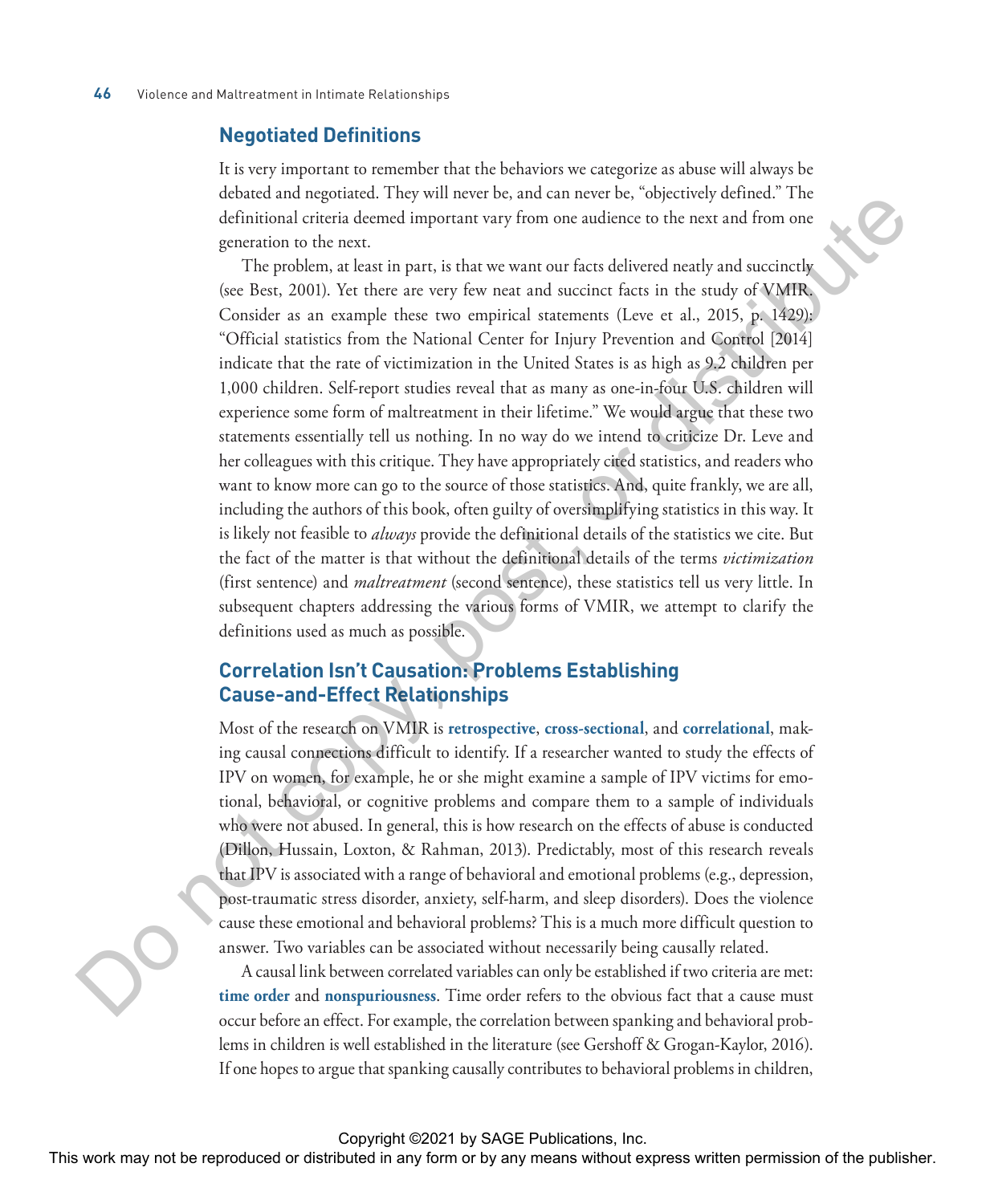however, it must be established that the spanking occurred before the behavior problems. Obviously, parents who spank are likely to make the opposite argument, since it is misbehaving children who must be spanked. Nonspuriousness refers to the requirement that the relationship be nonaccidental. A spurious relationship is one in which a third unknown and uncontrolled variable accounts for the correlation between the two variables in question. The number of fire trucks is indeed correlated with the amount of financial damage caused by a fire, but not because fire trucks cause fire damage. Perhaps spanking and behavioral problems are correlated because emotionally detached parents (or poor parents, or physically aggressive parents) are more likely to hit and have poorly behaved children. Or perhaps child maltreatment victims are more likely than nonvictims to suffer from adult depression because of other factors that are also correlated with abuse and depression (e.g., living in a chaotic family environment, living in poverty, and having few social supports).

# **Randomized Controlled Trials (Experimental Design)**

Researchers, of course, are keenly aware of the issues discussed in the previous section, and make every effort to control for as many potential intervening variables as possible. But the only way to establish clear cause-and-effect relationships is to devise an **experimental design** using a **randomized controlled trial (RCT)**. The experimental design is considered the "gold standard" in research design. In this methodological design, the researcher randomly assigns participants to two or more groups and then introduces an independent variable into one or more of the groups. Because subjects are randomly assigned, one can reasonably assume that the groups are alike on any trait that might be causally relevant, essentially controlling for all extraneous effects. Any observed differences between the groups can then be attributed to the independent variables. Notice that the representation of A spatiality is the relativity the results at the results of the results and the results are a spatial or the results are a spatial or the relationship of the results are a spatial or the

Of course, RCTs are rarely feasible in the study of VMIR. It is hardly ethical, for example, to take a sample of 200 infants who are up for adoption and randomly assign 100 to abusive families and 100 to nonabusive families and observe the outcome. Interestingly, one area where RCTs are feasible is evaluation research of prevention and intervention programs. Even here, however, ethical dilemmas present themselves. For example, researchers who randomly assign at-risk families to prevention and intervention programs must consider the potential consequences of excluding at-risk families that are in the control group and therefore miss out on the potential benefit of such programs.

## **Longitudinal Studies and Matched Comparison Groups**

With **longitudinal designs** and **matched control groups** we can approximate the methodological power of RCTs. Longitudinal studies allow us to track effects over time, thus controlling for the time order problem inherent in many correlation studies. And with a matched comparison group we have a reference point with which we can compare our research participants. Unfortunately, these studies are expensive, participants are difficult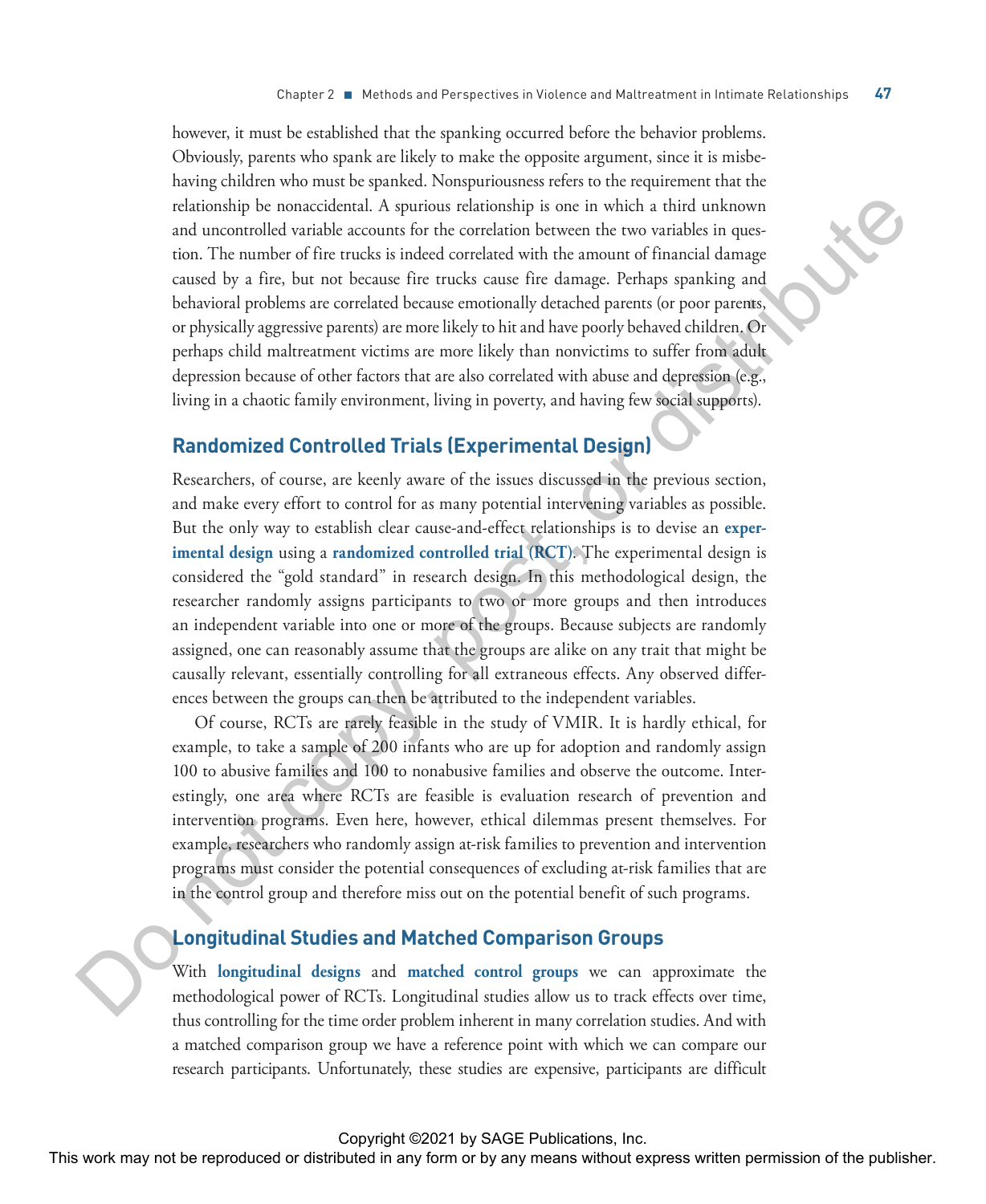to obtain, and attrition rates for participants are high. In addition, sometimes researchers are under pressure to produce immediate results. A researcher who needs tenure today may not be able to wait for results tomorrow (i.e., over several years). Consequently, most research designs are cross-sectional, using retrospective self-report survey data.

With increased funding and interest in VMIR research, longitudinal studies are becoming more common. For example, Widom has been following a **prospective cohort** of child abuse victims since the late 1960s. The original sample included almost 1,000 children, ages 11 years and under, all of whom were court-substantiated victims of abuse and neglect. Widom also selected a comparison group, matched for known correlates of abuse and criminality (e.g., age, sex, race, class). Making the two groups as similar as possible is important, of course, because causal assertions are dependent on the assumption that the primary difference between the two groups is the abuse they endured as children. A prospective design like this is powerful because both cohorts, the abused children and the matched comparison group, were free of the "outcome" (intergenerational transmission, the effects of abuse, etc.) when the study began. Widom has been following these two cohorts for 50 years now, and she and various colleagues have evaluated the effects of abuse as well as the intergenerational transmission of abuse in the original cohort (generation 1), their children (generation 2), and their children's children (generation 3). It is a fascinating and impressive endeavor, and effectively demonstrates not only the power of the longitudinal research, but also how sophisticated some VMIR research has become (see, for example, Widom et al., 2015). meants dome between the repression of the rest may then any form or by any means when the reproduced or the resume or by any means when the resume of the resume of the publisher. However, the means were related to the res

# CHAPTER SUMMARY

We have approached this chapter with three goals in mind. First, we try to explain VMIR. This section is not intended to be a detailed discussion of theory. Rather, it is an attempt to provide a context for understanding why VMIR is so common. Second, we introduce the various measurement issues that all researchers must navigate. This includes a discussion of important data sources and measurement instruments. Finally, we discuss the many methodological issues that make VMIR, and frankly all social science, so complicated.

Many cultural and social-structural antecedents contribute to physically violent and verbally aggressive intimate interactions. The structural characteristics of intimate relationships partly explain why VMIR is so common. Intimates spend a great deal of time together, and interactions tend to be intense. The subordination and in some cases dependency of intimates also make them vulnerable to abuse, and privacy norms make VMIR relatively easy to conceal. The culture sometimes encourages, condones, and accepts verbal and physical aggression between parents that, arguably, could indirectly contribute to VMIR. VMIR is also a relatively low-cost form of deviant behavior, which partially explains why it is so common. Finally, we introduce the concept of intergenerational